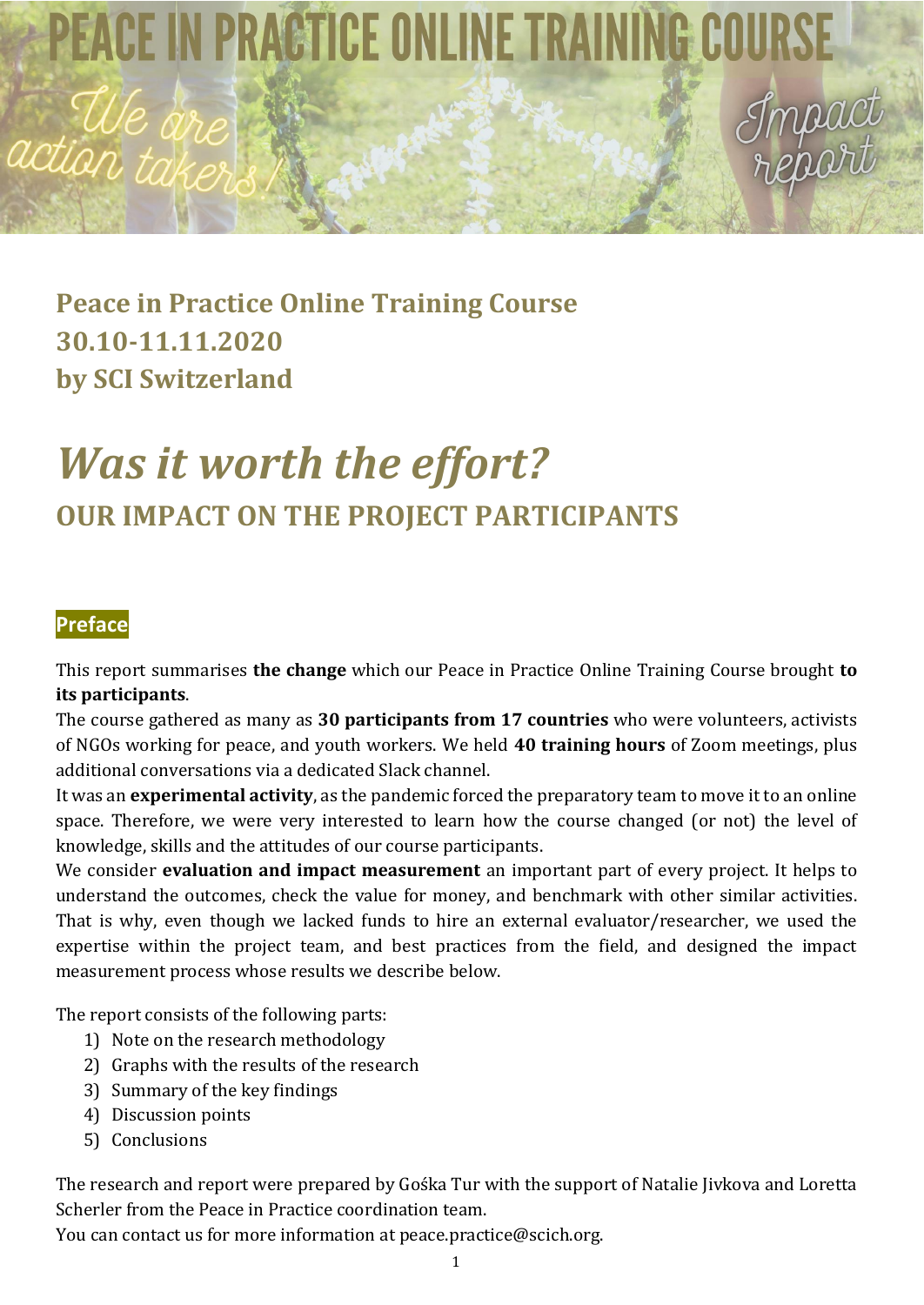#### **Research methodology**

Our impact surveys intended to **measure the change of knowledge, skills, and attitudes relevant for the course** (i.e. around the topic of peace and its 3 levels – intrapersonal, interpersonal, and with nature). We used the method of **ex-ante and ex-post questionnaires** for that purpose.

All participants received two surveys:

- ex-ante survey on Day 1 of the training course (straight after the Opening Session);
- ex-post survey (48 hours after the Closing Session).

We waited 48 hours with the ex-post survey as we wanted the participants to cool down their emotions after a touching farewell session, and to get some distance before assessing the level of their knowledge, skills and attitudes.

Both questionnaires were **identical**, and both were **anonymous**: participants chose nicknames so that we could identify which pre- and post-survey belonged to which individual. The surveys consisted of **18 self-assessment questions** – all of them presented in the next part of the report. The questions were phrased based on the standard methodologies used in sociology. Participants answered using a Numeric Rating Scale (from 1 to 7) used in psychometry.

We received 30 responses for the ex-ante survey and 24 responses to the ex-post survey. Additionally, we had one change in the composition of the group (with a person from the waiting list joining the course on its 2nd day), so in the end, we could **track the change** in 23 persons, which is **77% of the group** – a percentage we are very satisfied with.

### **Results of the research**

The below compilation of graphs demonstrates the course impact on the participants.

All 18 questions are included below. The **orange** line presents the situation **before the course**, and the **dark green** one – **after** it. The vertical axis presents the number of participants who answered in the same way, and the horizontal one – their numerical answer (between 1 and 7).

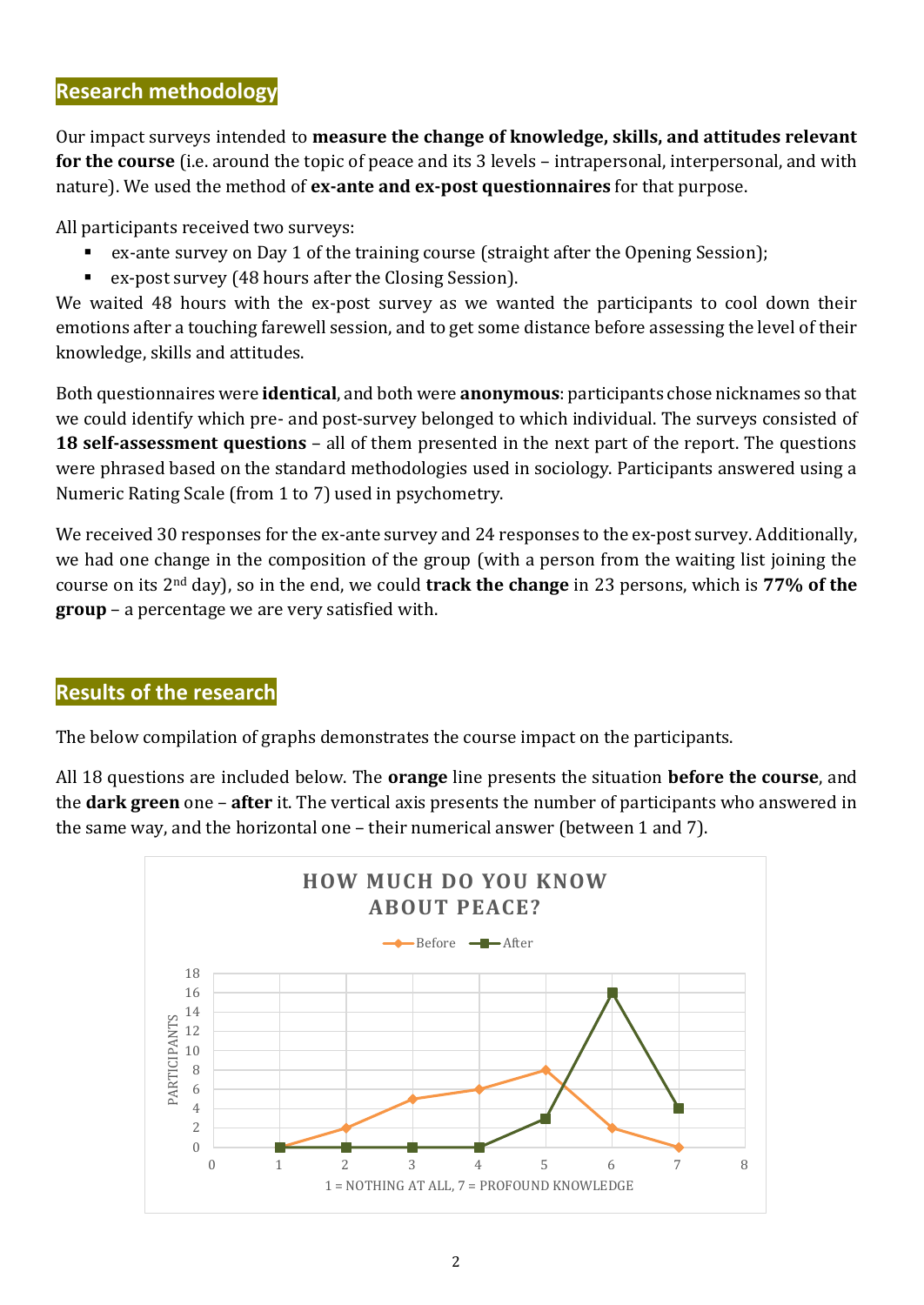





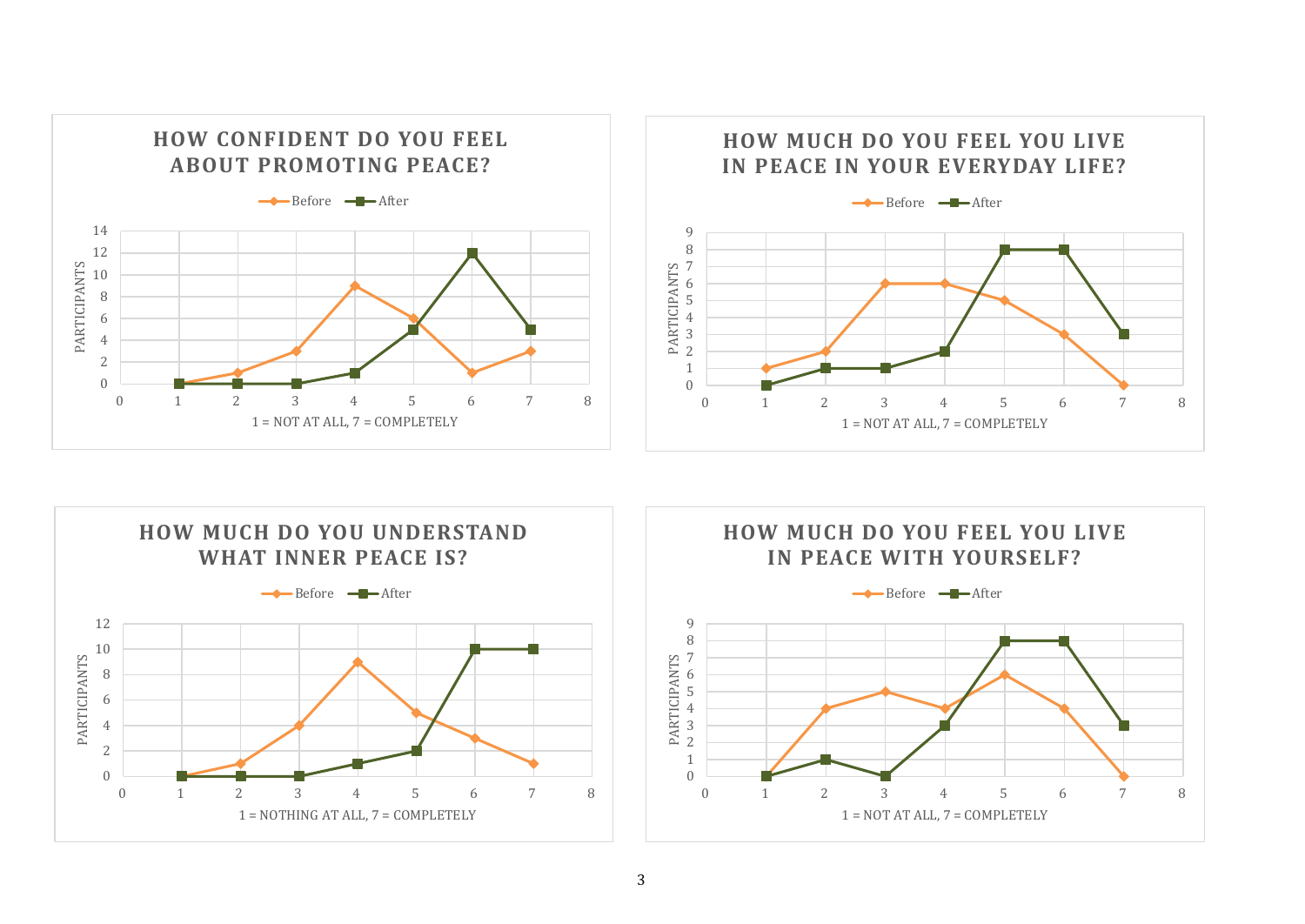





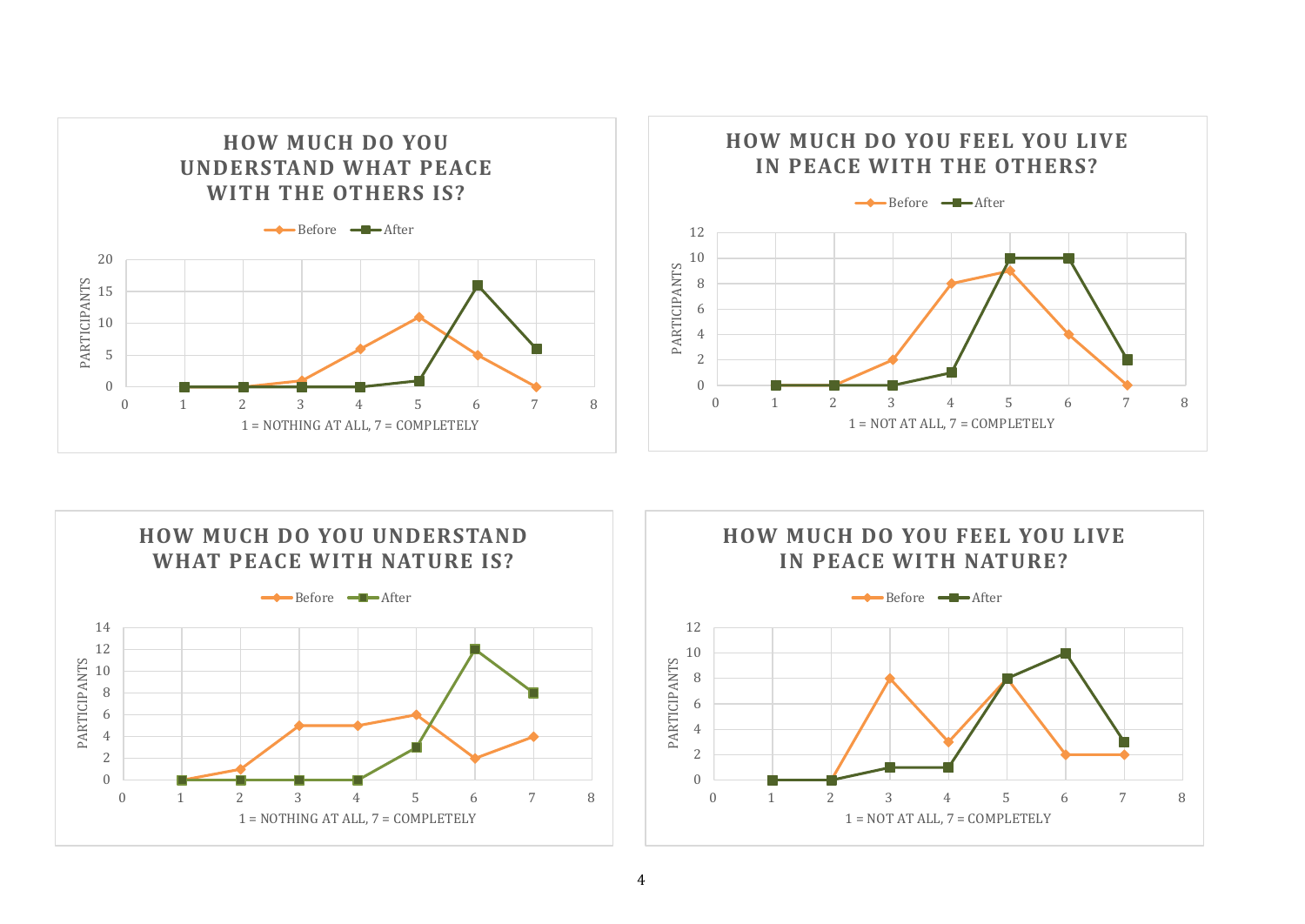





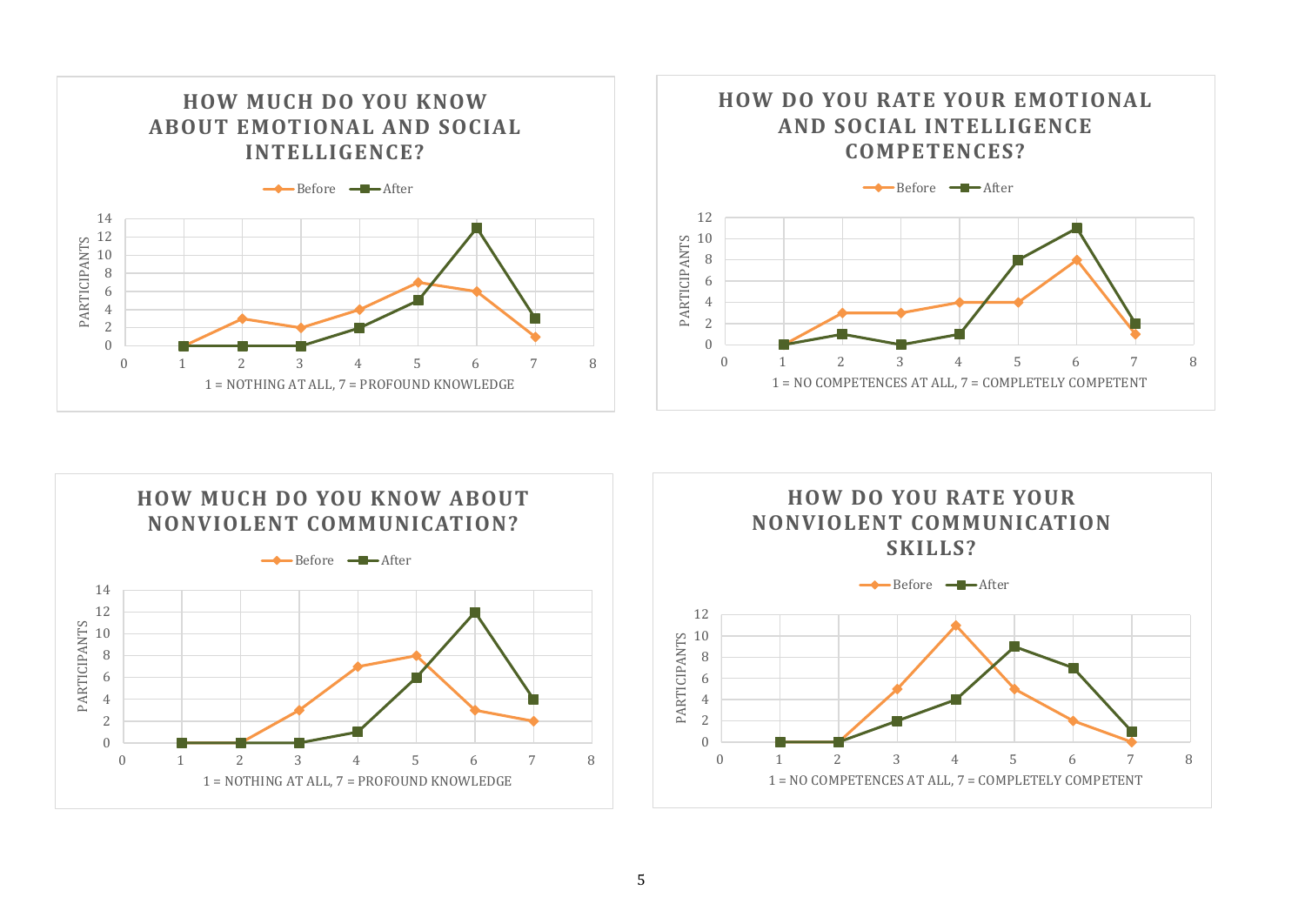

## **HOW MUCH DO YOU REGARD YOURSELF AS A PEACE-BUILDER / PEACE ACTIVIST / PEACE EDUCATOR?**

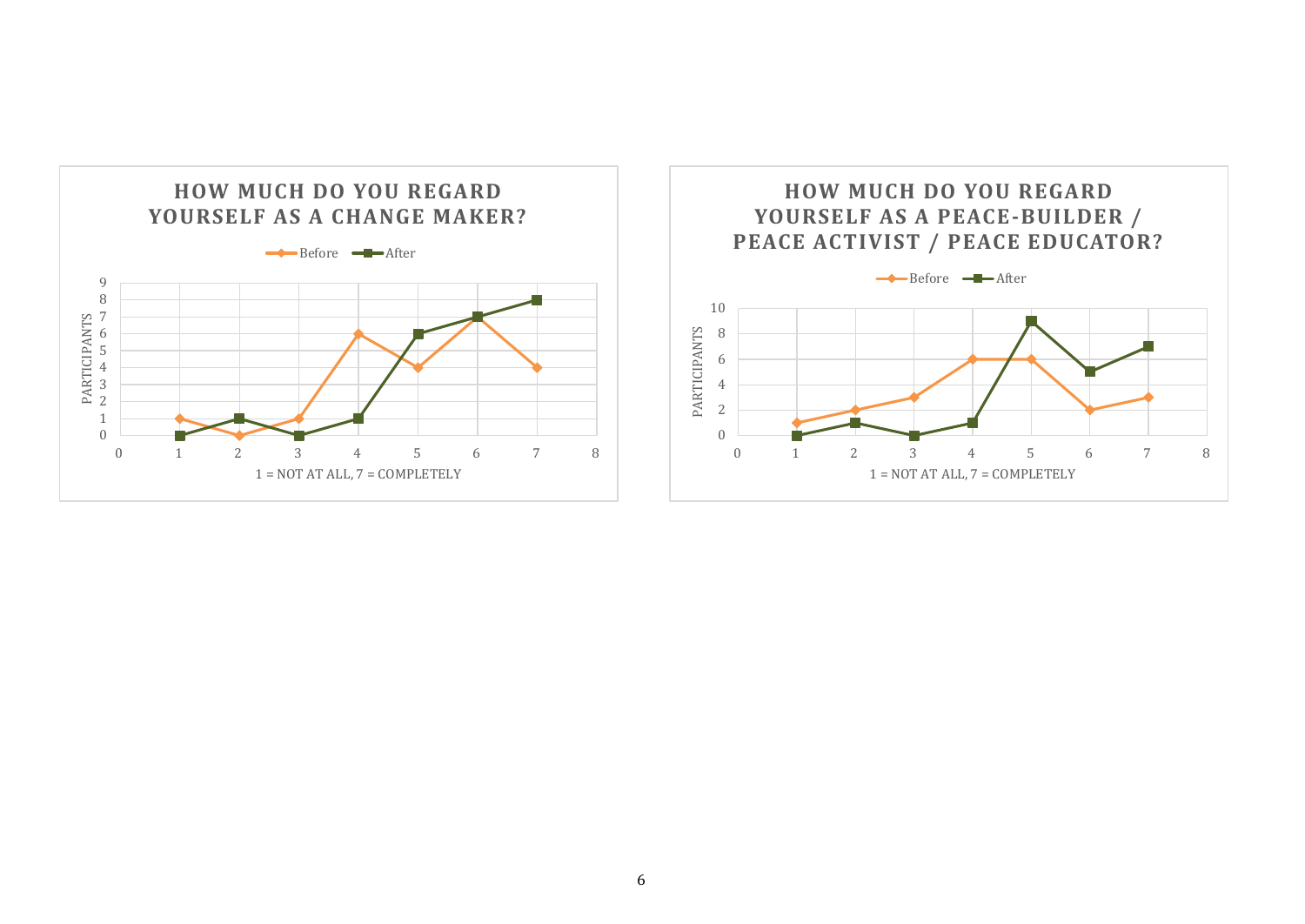

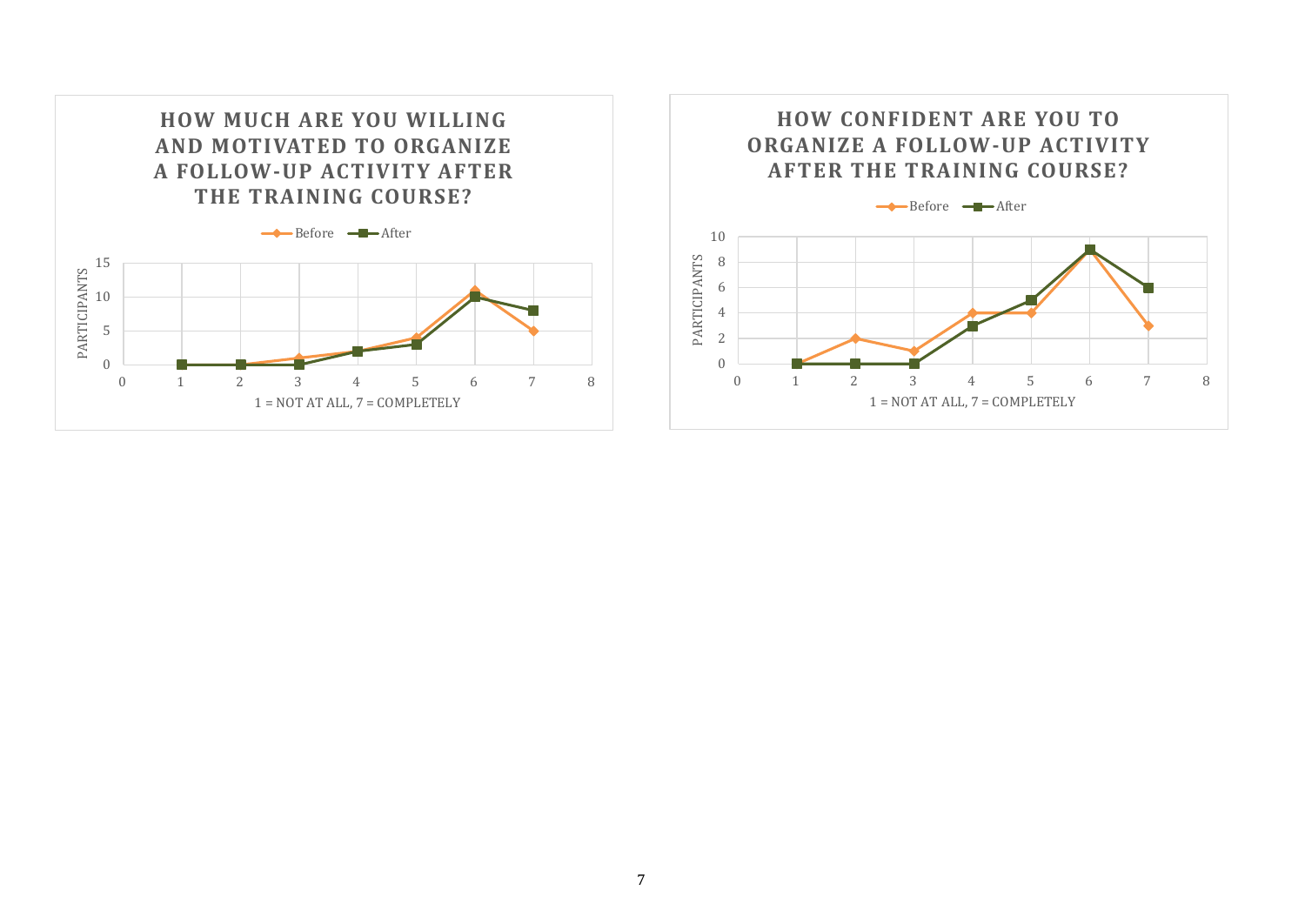

In addition to the above graphs, we checked **the average self-assessment score before and after the course**.

The (imaginary?) **ideal peace-builder** with profound knowledge on all levels of peace, fully competent in all types of skills related to peace work, and with the model attitude toward his/her work, would score here altogether **123** points (18x7). This constitutes 100%.

Our course participants rated themselves **82** points before the course, and **103** points after, which means respectively 65% and 82% - an improvement by 17 percentage points (pp).



Obviously, not every participant experienced the same level of improvement, and it ranged from 0 to 53 points, in general depending on the entry-level – e.g. the person with reported 0 points' change was already very experienced in the peace topic at the beginning of the course.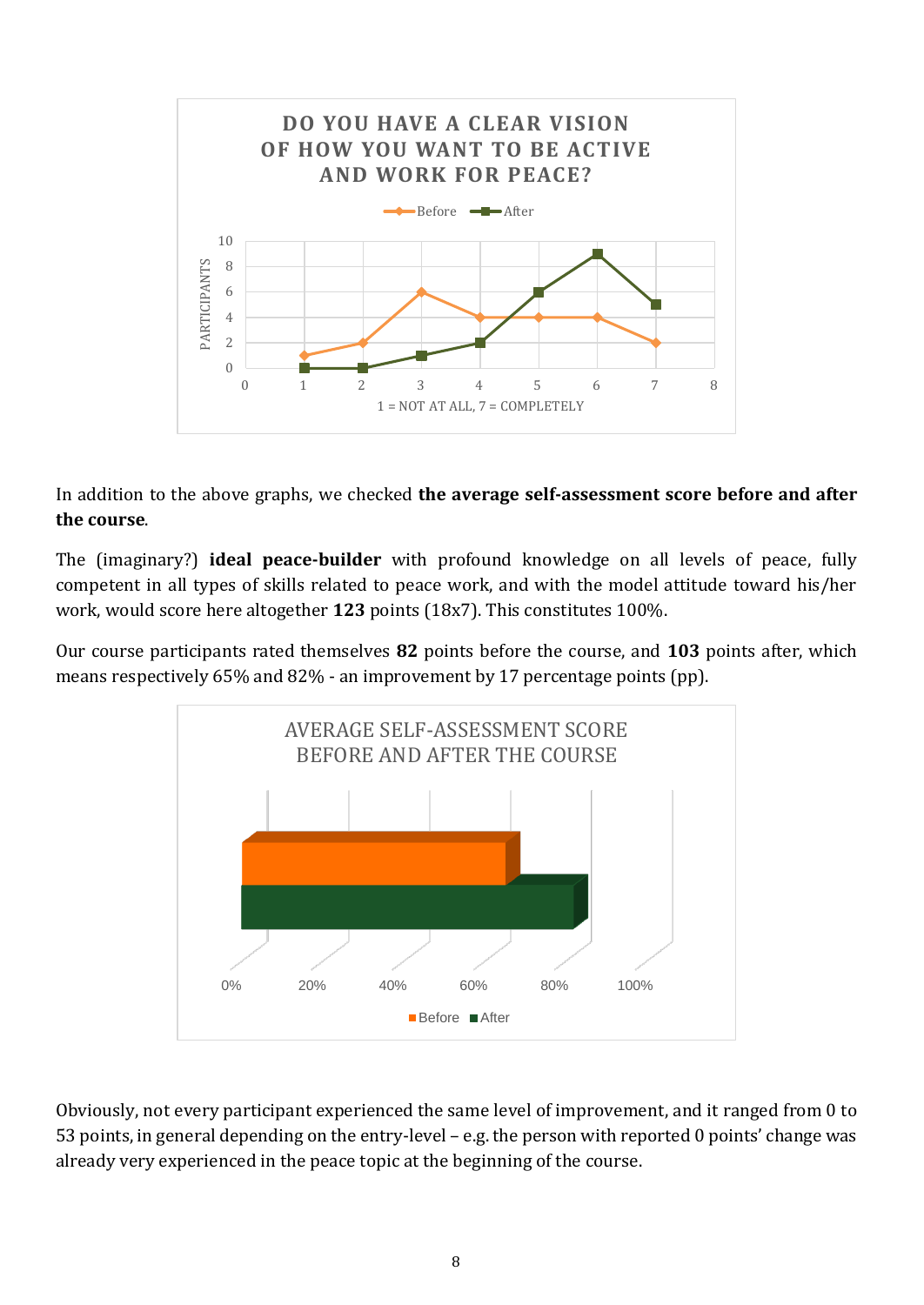#### **Summary of the key findings**

- The Peace in Practice Online Course (November 2020) brought **positive results** to both knowledge, skills, and attitudes of the participants.
- The analysis of ex-ante and ex-post surveys shows an **average improvement by 17 percentage points** (from 65% to 82%) on the way to the "ideal flawless peace-builder".
- The course brought **increase to the knowledge of participants** especially in the below aspects:
	- o General knowledge about peace increase by 46%;
	- o Understanding of inner peace increase by 44%;
	- o Understanding of peace with nature increase by 34%;
	- o Understanding of peace with the others increase by 28%.
- The course also brought the participants' **knowledge** of various aspects of peace to **a similar, more even level**:
	- $\circ$  At the beginning of the course, the average score on the scale 1-7 on the 4 abovementioned aspects of peace was between 4.1 and 4.9.
	- o At the end of the course, the average score was between 6.0 and 6.2.
- When it comes to the **increase in the self-perception of skills and implementation of the knowledge**, the biggest improvement was noticed in the following areas:
	- o Living in peace in everyday life increase by 36%;
	- o Living in peace with oneself increase by 32%;
	- o Living in peace with nature increase by 25%;
	- o Nonviolent Communication skills increase by 21%;
- The group demonstrated **high motivation and commitment** to the follow-up activity already at the beginning of the course, therefore, a less significant change was observed here:
	- o Motivation to organise a follow-up activity increase by 5% (from 5.7 to 6.0);
	- o Perceiving oneself as a change-maker increase by 15% (from 5.1 to 5.8).
- The participants graduated from the course:
	- o **much more confident** about promoting peace (an increase of 31%, from 4.5 to 5.9);
	- o with a **much clearer vision** of how they want to be active and work for peace (an increase of 34%, from 4.2 to 5.7).

#### **Discussion points**

- The group joining the Peace in Practice course was already very committed and motivated (who else would sign up for 40 hours of Zoom meetings in a span of 2 weeks?!). It would be interesting to see in the future what type of change would be observed if the participants joining the course were **less experienced**.
- Another interesting comparison would be to organise **a similar stationary course**, with the participants living and learning together e.g. 1 week. Would this traditional, offline learning bring even better results?
- It must be again underlined that the above results strive from self-assessment score. An ideal way to scientifically measure the progress would be to combine self-assessment with an **observational study** – following the participants through their day and checking how they apply the new knowledge and skills in practice. This type of study is however difficult and costly